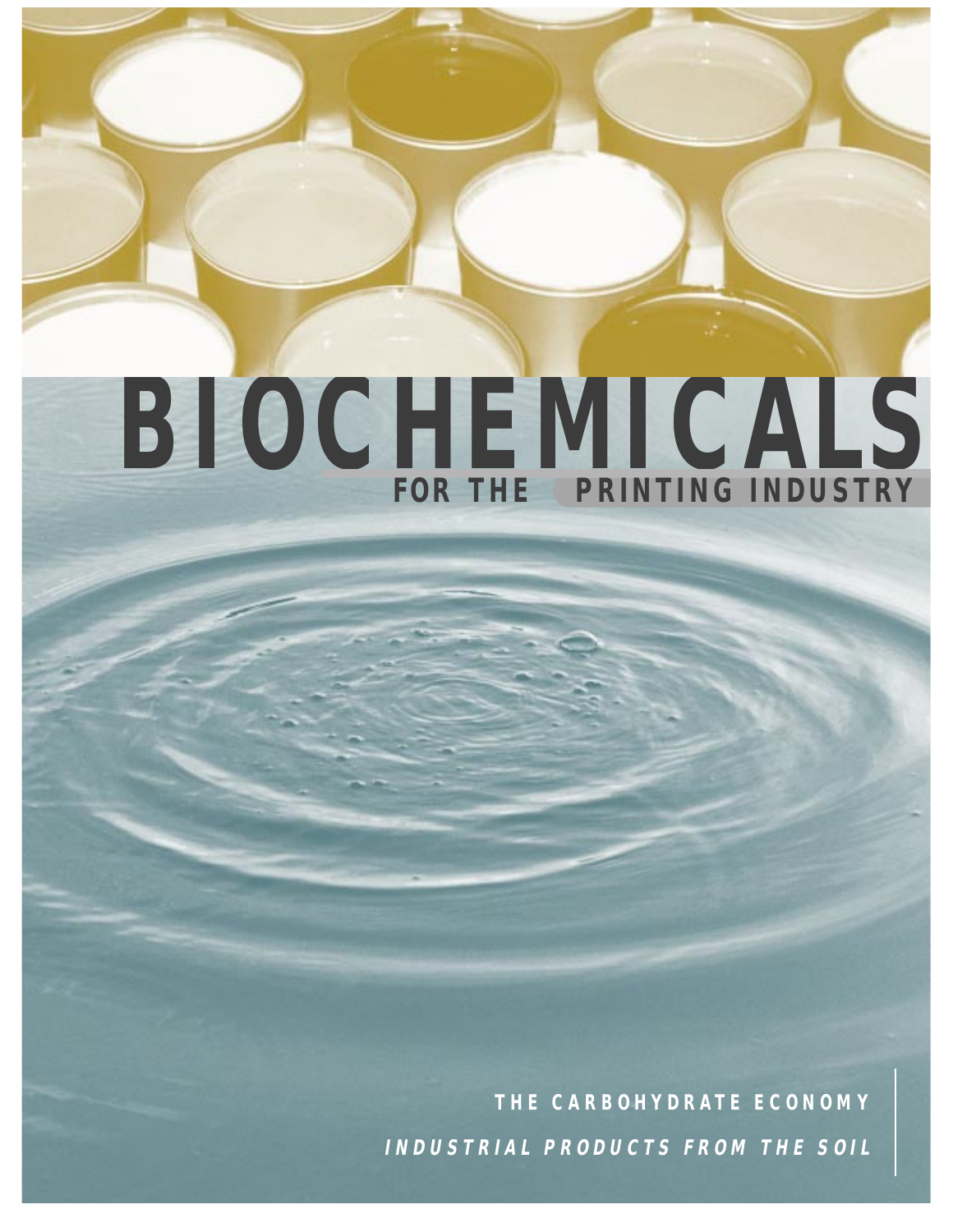## **I**

**The printing industry is one of the largest and most geographically diverse manufacturing industries in the U.S. In 1996, the industry consisted of more than 50,000 establishments with over one million employees and generated over \$132 billion in sales.1 More than 25 states had over 10,000 printing employees each. Most establishments are small. More than 80 percent employ fewer than 20 people; 50 percent employ fewer than five.2**

> Given the large size of the printing industry, it is not surprising that it also generates a significant amount of pollution. In 1995, more than 41 million pounds of toxic compounds were transferred or released into the environment by the printing industry.3 Figure 1 shows the top ten polluting chemicals used by the printing industry. All ten are petroleum-derived. The vast majority of these chemicals are used in press cleaning operations, blanket washes, and as

components of ink formulations. Toluene is by far the most-used chemical, accounting for 75 percent of all toxic chemicals used in printing.

Biological alternatives to these toxic petrochemicals exist. Plant matter-based materials for press cleaning, blanket washes, and inks can save businesses money, while reducing pollution and improving worker safety.

**Environmental Advantages:** The low toxicity and high biodegradability of biochemicals offers benefits to workers and the natural environment alike. The use of biochemicals also avoids a significant amount of the "upstream" pollution generated from the extraction and processing of crude oil into chemicals.

**Manufacturing Advantages:** Biochemicals save the private sector money in three ways:

- Reduced environmental compliance costs.
- Improved worker safety.
- Reduced disposal and liability costs.

Biochemicals can be price competitive with petrochemicals when all costs, including price, disposal, regulatory and administrative costs,

#### **TOP TEN POLLUTING PETROCHEMICALS USED IN THE PRINTING INDUSTRY**

FIGURE 1. This graph illustrates the top polluting chemicals further processing or disposal. Most of the releases were in the from the EPA's 1995 Toxic Release Inventory (SIC 27). form of volatile organic compounds (VOCs). VOCs cause ground-The totals include both transfers and releases. Transfers level ozone, leading to the formation of smog and causing refer to chemicals in waste brought to off-site locations for related health hazards.

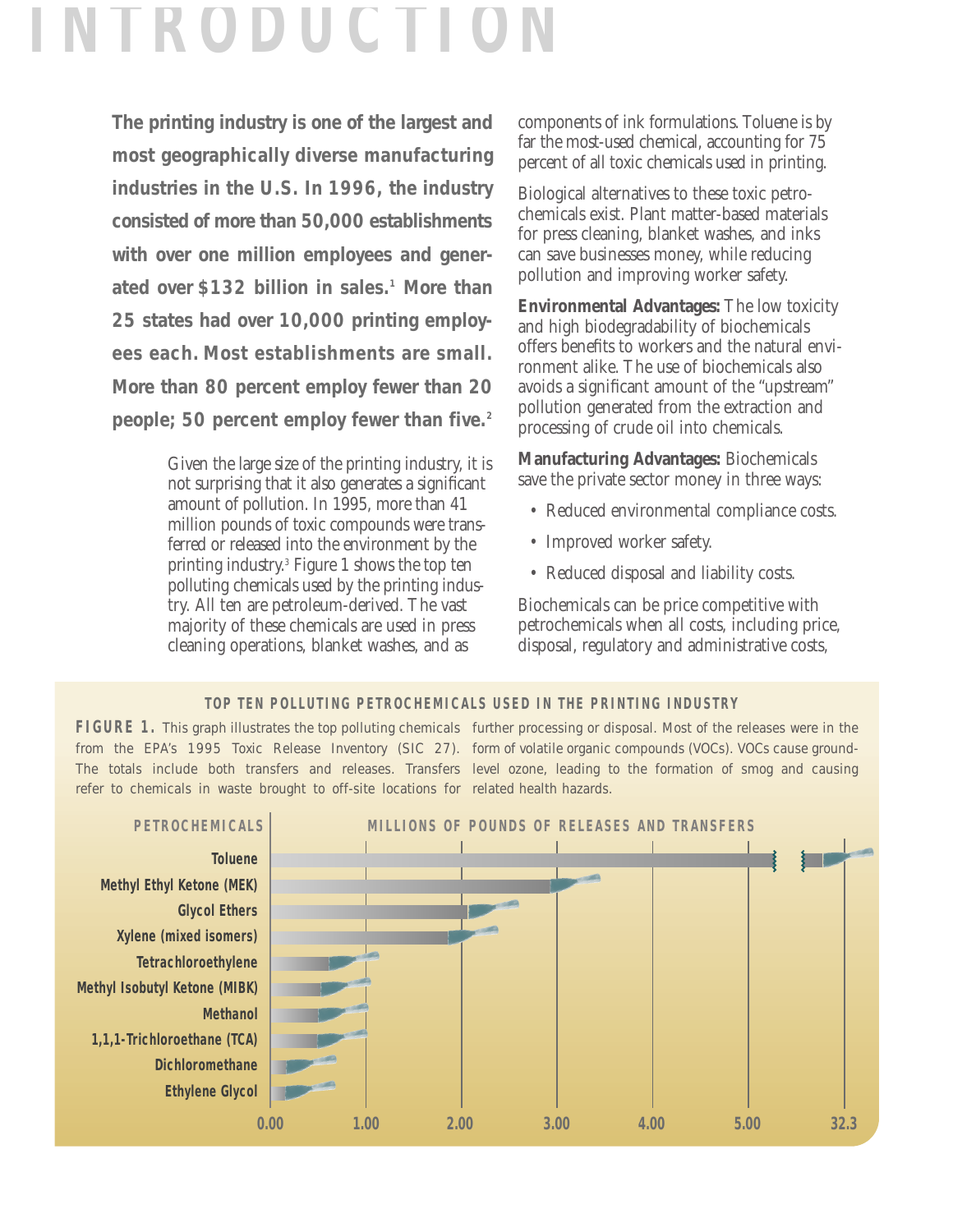## **What is a carbohydrate economy?**

New technologies, new laws and an increasingly environmentally aware public are ushering in a new materials base for the 21st century plant matter. Corn. Soybeans. Beets. Wheat. Alfalfa. Grasses. We call it a "carbohydrate economy."

One hundred years ago, most of our fuels, construction materials,

clothes, inks, paints, and even synthetic fibers and chemicals were made from plant matter. Then petroleum flooded the economy and a new industrial era began. By the 1980s, less than 5 percent of our industrial products and fuels came from biological materials. Now industry may be moving away from the oil derrick and towards the silo for its supplies, as new technologies lower the cost of deriving products from plant matter and environmental regulations raise the cost of extracting, processing, using and disposing of fossil fuel derived products.

#### **CONTENTS**

- **Biochemical-Based 2 Cleaning Solvents**
- **Vegetable-Based Inks 4**
- **Biochemical-Based 8 Ink Additives**
- **Biochemicals Enhance 10 Worker Safety**
- **Case Study: 11 Bolger Publications Switches To A Biochemical Press Wash**

● **References 12**

are taken into account. Biochemicals offer manufacturers and printers another advantage: they allow for environmental marketing, popularly known as "green consumerism".

This report provides an overview of the use of biochemicals in the printing industry and identifies companies and products that use naturally-derived materials in press cleaning

**In 1995, more than 41 million pounds of toxic compounds were transferred or**

**released into the environment by the** 

**printing industry.…The vast majority of**

**these chemicals are used in press** 

**cleaning operations, blanket washes, and**

**as components of ink formulations.**

operations and as ink additives and vehicles. The companies highlighted offer economically competitive products for printers. ILSR believes this report identifies a significant portion of the companies manufacturing biological products for the printing industry, except for soybean-based ink manufacturers. Since over 45 percent of the nation's ink manufacturers produce at least one soy ink

product, we have identified representative companies in this sector.

Each month brings news of another product or company entering the biologically-derived product market. Thus this report should be viewed simply as a snapshot of the industry in mid 1997. ■

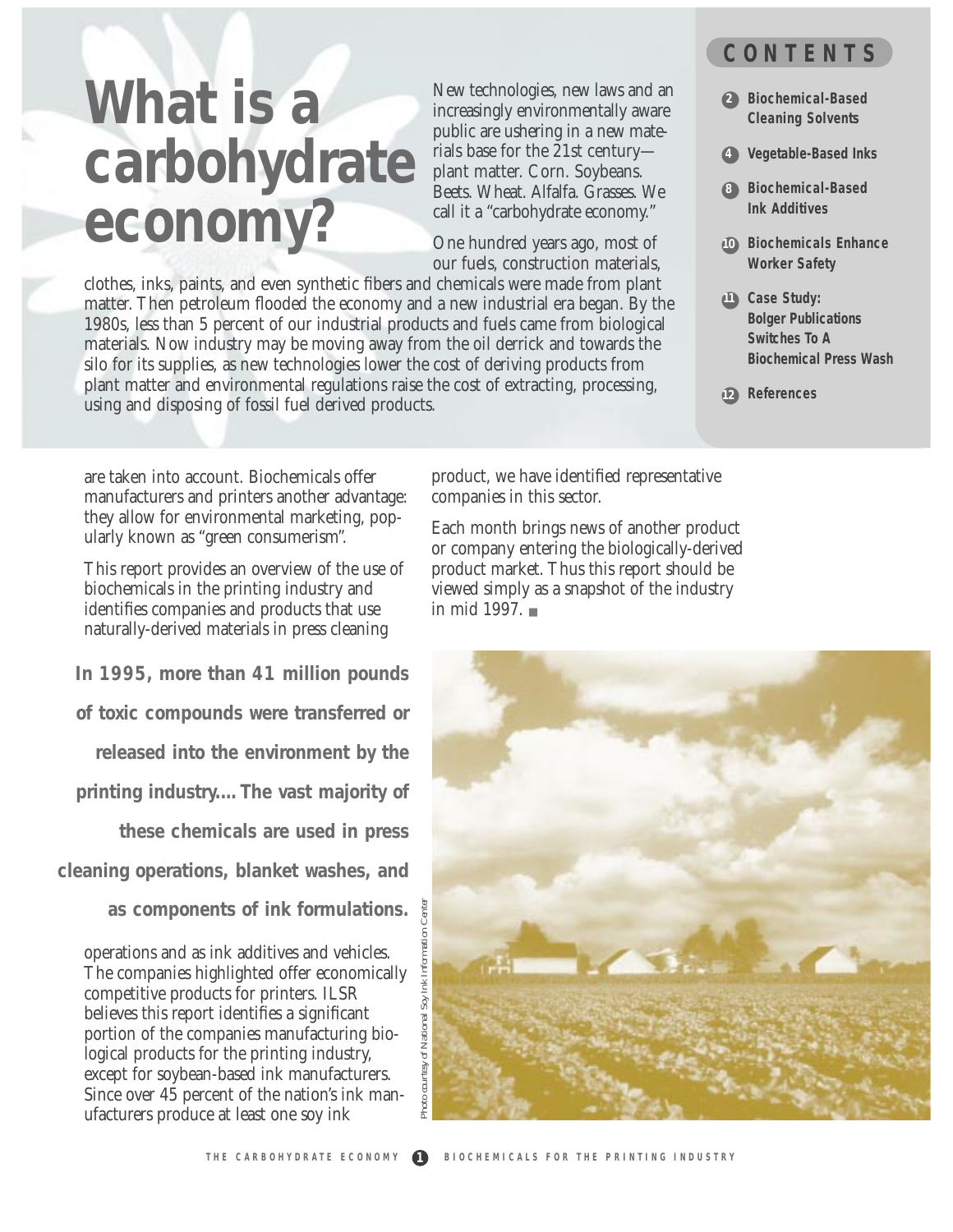## **Biochemical-Based Cleaning Solvents**

**Press chemicals are by far the greatest contributors to the release of VOCs from printing establishments. Press washes outnumber fountain solutions three to one in a typical pressroom.** 

> The main reason press washes are large generators of VOCs is that the vast majority are formulated with petroleum-derived solvents, resulting in products that adversely affect the environment and the pressroom workers.

> Solvents used to clean printing equipment include toluene, xylene, methanol, and methyl ethyl ketone (MEK). In addition, blankets used to transfer the ink-filled image to sheets of paper are cleaned with washes that contain glycol ethers and 1,1,1-trichloroethane (TCA). The type of solvent used depends largely on the equipment to be cleaned. For example, a blanket wash must dissolve ink quickly and dry rapidly with minimal wiping. Conversely, a solvent that is intended to clean a chain of ink rollers must evaporate slowly, to insure that it does not flash off before it has worked its way through all the rollers.

> Press operators often use "type wash"—a mix of acetone, toluene, MEK, and isopropyl alcohol as a general, all-purpose solvent. This blend was not originally intended as an all-purpose solvent, but workers prefer it because it evaporates

**Biochemicals have proven themselves econom-**

**ically competitive with petrochemicals due to**

**increased cleaning efficiencies…, lowered disposal**

**costs…, and lowered regulatory costs….**

quickly, saving drying time. The faster drying time, however, comes with two drawbacks. As a result of the high volatility, about half of this type wash evaporates before it can be used. The higher volatility also causes environmental problems.

In general, petroleum-based cleaners remove ink quickly and evaporate rapidly, requiring

minimal down time for the press; however, they contain more than 60 percent VOCs.<sup>4</sup> The continued use of these press chemicals is becoming increasingly costly for printers due to both federal and state regulations.

#### **Biochemical Alternatives**

Companies evaluating a potential press or blanket wash are concerned with three factors: safety, performance and price.

**Safety:** With regard to safety, companies need to be concerned with the physical properties of the chemicals they use. Physical properties serve as indicators of the chemical's toxicity and reactivity. Key physical properties are low vapor pressures (allows for reduced VOC emissions), high flashpoints (reduces flammability) and little to no odor.

**Performance:** Performance of a cleaner is more difficult to evaluate due to variations in printing methods, equipment, and inks. However, printers generally want a cleaner that will cut ink effectively, require little manual effort, and not delay press runs. Vegetable-based washes have been criticized because they tend to handle differently than traditional washes. Press operators have found that a little extra effort might be required but, once that occurs, the vegetablebased washes perform as well as petroleum-based washes. A common concern is that vegetablebased washes leave an oily film or take longer to dry. These problems can be dealt with by modest changes in the cleaning technique. For example, a water-soaked wipe can remove oily films. A dry wipe can easily remove excess moisture.<sup>5</sup>

**Price:** Many bio-based cleaners have a higher price than petroleum-based cleaners. However, purchase price is only one of the factors that make up the overall "use cost" of a product. For a cleaning solvent, use cost includes compliance costs (potential permitting fees and compliance penalties), administrative costs (worker monitoring, liability claims, training), chemical costs, and disposal costs (including proper storage and handling). Biochemicals have proven themselves economically competitive with petrochemicals due to increased cleaning efficiencies (less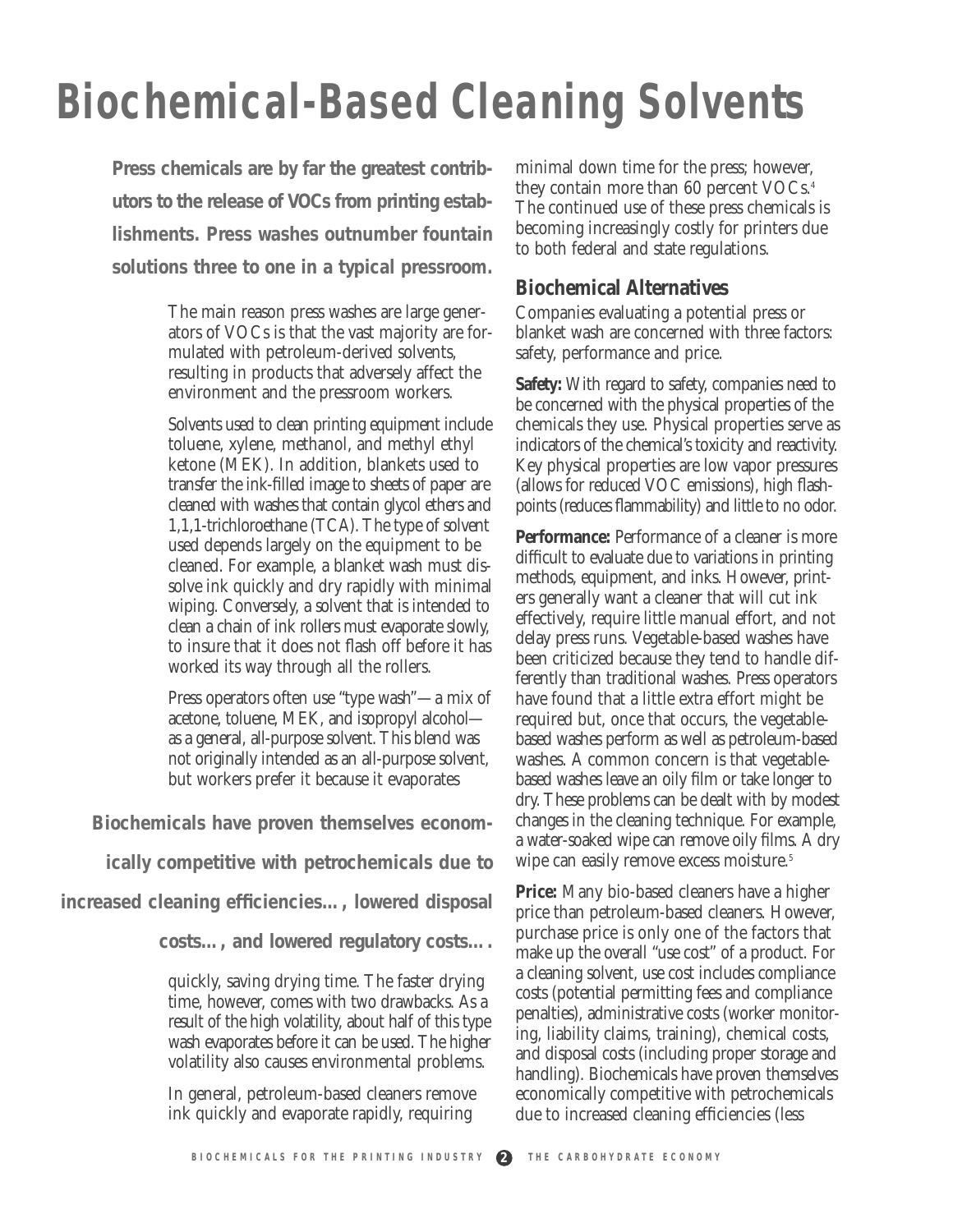volume of solvent is needed per cleaning application), lowered disposal costs (solvents are not considered hazardous waste), and lowered regulatory costs (through lower VOC emissions).

#### **Companies Marketing Biochemical Cleaning Solvents**

**Inland Technologies** *(Tacoma, WA)* formulates alternative cleaning solvents tailored to its clients' cleaning needs. Inland's solvent line, based on the terpene d-limonene (derived from citrus fruits), has successfully replaced press cleaners containing TCA, MEK, acetone, toluene and methylene chloride. One such solvent, Citra-Safe™, is an excellent cleaner of ink rollers and press blankets. Inland's Citra-Safe™ has a higher initial purchase cost (\$32.95/gal) compared to other commercial press cleaners, such as Free-Glaze 600 (\$29.95/gal). However, users of Citra-Safe™ claim that 75 percent less solvent (by volume) is required on a per application basis compared to traditional solvent cleaners.6 The adjusted use cost for Citra-Safe™ is only \$8.24/gal. In addition, Citra-Safe™ does not contain any components listed on the TRI or that are considered hazardous air pollutants (HAPs), whereas the components of Free-Glaze 600 (including toluene, acetone and methanol) require special permits to use, store, and dispose.

Concern has been raised about possible adverse effects of d-limonene on rubber. There are many different types of rubber and its composition does affect its chemical compatibility. Some of the vulnerable types of rubber, such as polycarbonate, can be attacked by d-limonene, however petroleum-derived solvents can have the same adverse effect. Other common types of rubber, including polypropylene and polyethylene, will not be affected by d-limonene. The best method for ruling out incompatibility is to perform an evaluation of the material with the alternative cleaning solvent.

**Flint Ink** *(Detroit, MI)* is marketing a vegetable oil-based press wash developed by Unichema International (The Netherlands), called Prifer 3303+ or The Ink Eater™. This press wash contains no petrochemicals and has a very low VOC content, just 5% undiluted and 0.5% press-ready. Ink Eater™ can clean most inks, even metallics. It does not dilute the ink as petroleum-based washes do—it dissolves it. The wash is also said to "con-

dition" the rollers, leading to a longer life, fewer deglazing sessions and roller adjustments. Ink Eater™ works on web heatset presses as well as in automatic blanket washes; however it does not remove UV inks. Due to its vegetable oil content (primarily coconut oil), the wash is highly biodegradable and very safe to use. Ink Eater™ is highly competitive at \$25/gal (55 gal drum) or \$20/gal (by the tote). It is sold in concentrate and has a very high use efficiency, meaning significantly less wash is needed—as little as one tenth the amount of petroleum-based washes, which average \$9.00/gal. For example, a 20/80 mix of Ink Eater™ to water costs about \$5.00/gal. Two cups of this mix cleans a roller unit, compared to four cups of a petroleumbased cleaner. Savings are also evident in lowered administrative and disposal costs.<sup>7</sup>

**Franmar Chemical, Inc.** *(Normal, IL)* markets a soybean-derived industrial solvent designed to remove plastisol ink (textile inks) from screens without damaging mesh or emulsion. This product, called BEAN-e-doo<sup>™</sup> is the first vegetable-based cleaning solvent designed specifically for the screen printing industry. This product offers significant advantages over traditional petroleum-based cleaners. BEAN-e-doo™ contains no petroleum distillates, is 100% biodegradable, has a high flashpoint (>325°F) and is non-toxic. It is also a non-evaporating solvent, thus it emits no harsh fumes or unpleasant odors. This product, of which 97% is made from soybeans, contains no hazardous components as specified by the EPA or OSHA.

 $BEAN-e-doo<sup>4</sup>$  has a higher use efficiency than petroleum-based solvents, such as mineral spirits. For example, less than an ounce of BEAN-e-doo™ can be used for the same cleaning application that typically requires 8 to 10 ounces of mineral spirits. Although BEAN-e-doo<sup> $M$ </sup> is priced significantly higher (\$13.79/gal, purchased by drum) than conventional solvents such as mineral spirits (\$1.55- 2.14/gal), its actual "use cost" is  $$1.38-1.72/gal$ .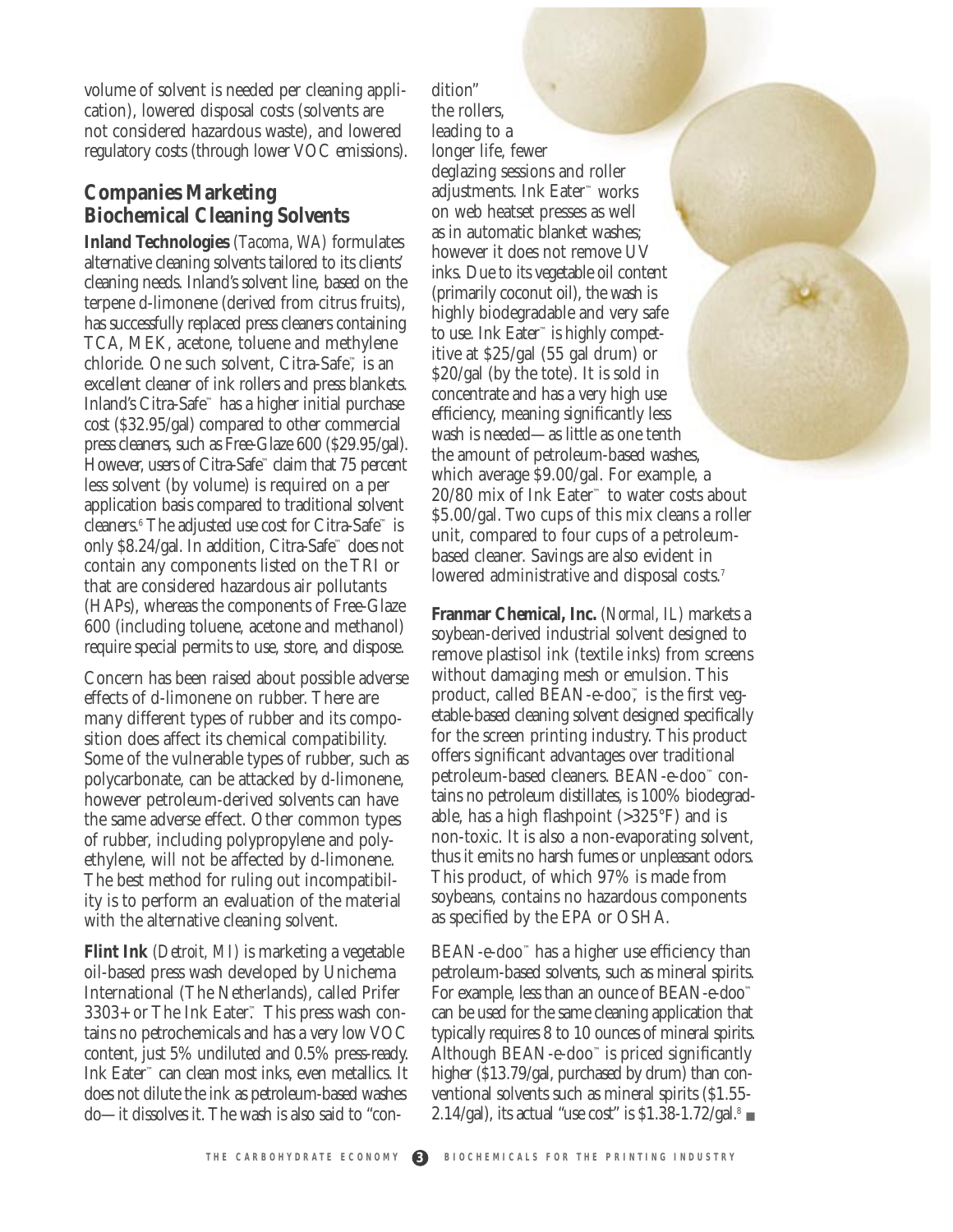## **Vegetable-Based Inks**

**During the late 1950s and early 1960s, linseed, soy, corn and canola vegetable oils were common ingredients in inks. When petroleum-based inks were introduced in the early 1960s, printers discovered that they dried more quickly than vegetable-based inks. Petroleum-based inks enabled printers to run jobs faster and increase overall productivity and they quickly dominated the industry.** 

> The oil crises of the 1970s and 1980s caused wide fluctuations in the price and availability of petroleum. In addition, increasingly stringent environmental regulations that affected printing chemicals were enacted at the state and federal level.

In 1987, the American Soybean Association, in conjunction with General Printing Ink, launched a new soybean oil-based ink. This black news ink performed well and gained the acceptance of newspaper publishers due to its excellent color saturation, low rub quality, and enhanced printability.

By 1988, soy ink was adopted by six newspa-

pers. Today, soy ink (primarily color) is used by one quarter of the nation's 50,000 commercial printers and one-third of the nation's nearly 10,000 newspapers (dailies, weeklies, and monthlies), including 90-95 percent of the 1,500 daily newspapers. One hundred different U.S. ink manufacturing companies produce at least one soy ink product, representing 45 percent of the nation's ink manufacturers.<sup>9</sup>

#### **Overview of the Ink Market**

More than 2 billion pounds of ink are used by the printing industry each year (See Chart 1). More than half of all inks are used in lithographic printing. Currently, approximately 79 million pounds of soy-based ink are being used by the printing industry, approximately 9 percent of the oil-based ink market.10 Chart 2 illustrates where soy inks have penetrated the oil-based printing ink market.

Soy ink is primarily used in lithographic printing processes, including newspapers, books and magazines; however, soy inks can also be used in packaging, business forms and other commercial printing applications. Soy inks have not yet been developed for gravure and screen printing. Colored soy inks have penetrated the market at a faster rate than black soy inks due to the higher cost of soybean vehicles.



#### **CHART 1: PRINTING INK INDUSTRY**

Sources: Chemical Business Newsbase, "Printing Inks 1996", April 25, 1997. Omni Tech International, "Printing Inks: A Market Opportunity Study", January 1997.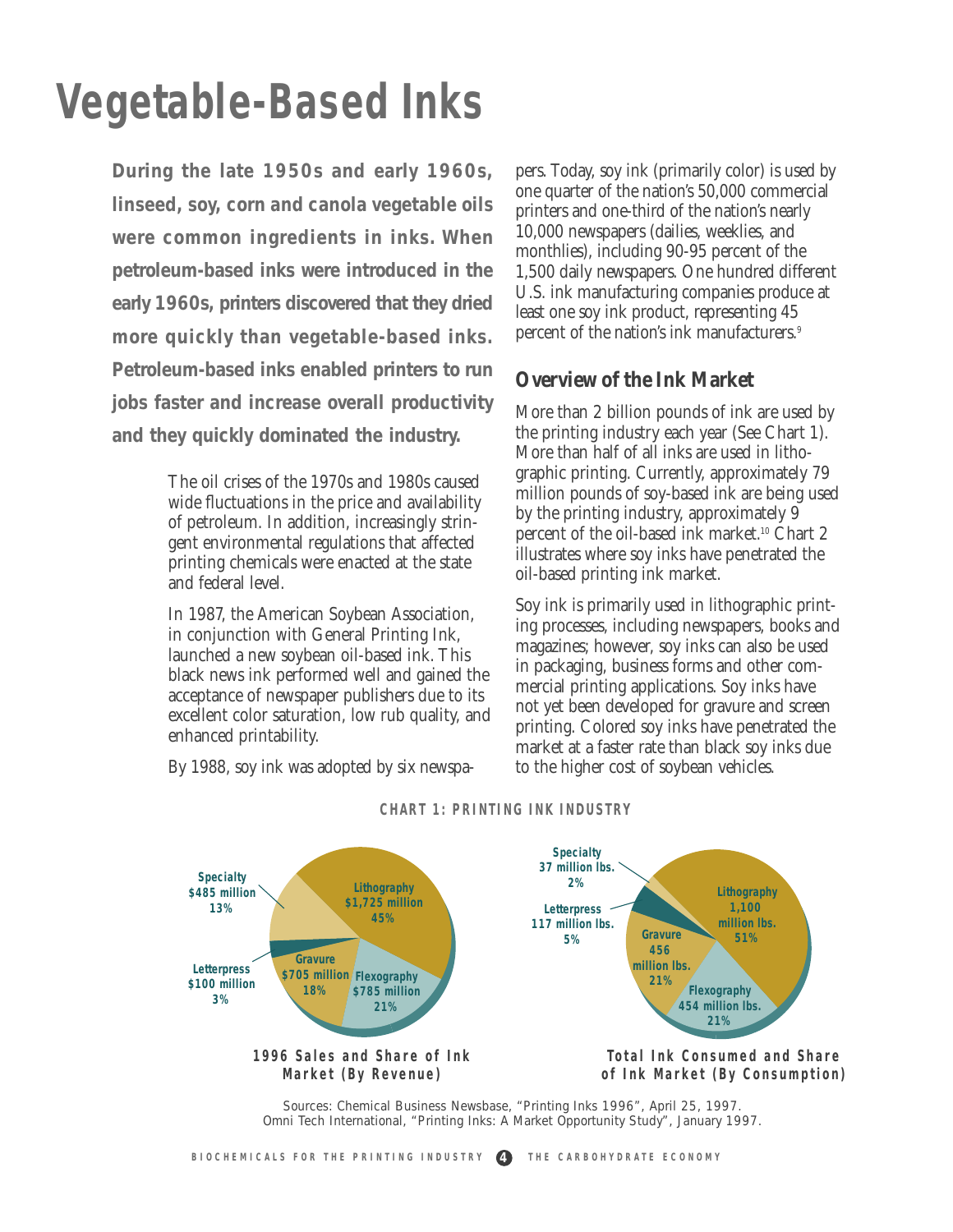

The National Soy Ink Information Center estimates that if all oil-based inks used by the printing industry were derived from soybean oil, it would require 457 million pounds of soybean oil, equivalent to 41.5 million bushels.11 U.S. soybean farmers produce in excess of 2.25 billion bushels of soybeans per year. Thus the entire ink market would consume only 1.8% of the annual soybean harvest.

#### **Regulatory Pressures**

On November 15, 1990, President Bush signed into law extensive updates to the Clean Air Act of 1970. The new regulations called for a 15% reduction in volatile organic compound (VOC) emissions by 1993. VOCs contribute to the creation of smog. Printing ink manufacturers fell under these new guidelines because petroleum-based inks contain 30-35 percent VOCs.

Soybean oil-based inks range from 2-5 percent VOC. The soybean oil itself does not contribute to VOCs; however many inks also contain petroleum-based resins and solvents, accounting for the small percentage of VOCs.

In 1994, Congress passed the Vegetable Ink Printing Act mandating that printers under government contracts use vegetable-based inks

whenever possible. As a result, the use of soy ink by the U.S. Government Printing Office (GPO) has nearly quadrupled since the act's passage.

During the 1995 fiscal year, the federal government used 169,000 pounds of soy and other vegetable ink for in-house printing; an addi-

**Soy inks tend to perform better than petroleum inks. Petroleum is dark, while soybean oil is relatively clear in color. This allows the pigment to be seen more readily, resulting in brighter colors.**

| Center                                                                                                                                                                                                                                             | inks. Petroleum is dark, while soybean oil is rela-                                                                                                                                                                                                                                                                                                                                                                                                                        |                                                          |                                         |                                                                |  |  |
|----------------------------------------------------------------------------------------------------------------------------------------------------------------------------------------------------------------------------------------------------|----------------------------------------------------------------------------------------------------------------------------------------------------------------------------------------------------------------------------------------------------------------------------------------------------------------------------------------------------------------------------------------------------------------------------------------------------------------------------|----------------------------------------------------------|-----------------------------------------|----------------------------------------------------------------|--|--|
|                                                                                                                                                                                                                                                    | tively clear in color. This allows the pigment to be                                                                                                                                                                                                                                                                                                                                                                                                                       |                                                          |                                         |                                                                |  |  |
|                                                                                                                                                                                                                                                    | seen more readily, resulting in brighter colors.                                                                                                                                                                                                                                                                                                                                                                                                                           |                                                          |                                         |                                                                |  |  |
| Photo courtesy of National Soy Ink Information<br><b>Ink Information Center esti-</b>                                                                                                                                                              | tional two million pounds of soy ink were used<br>by government contract printers. <sup>12</sup> Some of the<br>publications printed under this act are the<br>Congressional Record and Federal Register.<br>Following the federal government's lead, ten<br>states have passed soy ink legislation requiring<br>state agencies to use soy ink.                                                                                                                            |                                                          |                                         |                                                                |  |  |
| l-based inks used by the print-<br>derived from soybean oil, it<br>7 million pounds of soybean<br>41.5 million bushels. <sup>11</sup> U.S.<br>produce in excess of 2.25<br>soybeans per year. Thus the<br>would consume only 1.8% of<br>n harvest. | <b>Advantages of Soy Inks</b> Soy inks tend to<br>perform better than petroleum inks. Petroleum<br>is dark, while soybean oil is relatively clear in<br>color. This allows the pigment to be seen more<br>readily, resulting in brighter colors. A more<br>visible color enables a given amount of soy ink<br>to produce more impressions than the same<br>amount of petroleum ink, which translates into<br>a 5-50 percent increase in transfer efficiency. <sup>13</sup> |                                                          |                                         |                                                                |  |  |
| essures                                                                                                                                                                                                                                            |                                                                                                                                                                                                                                                                                                                                                                                                                                                                            | According to an evaluation of soy-based inks,            |                                         |                                                                |  |  |
| , 1990, President Bush signed<br>updates to the Clean Air Act                                                                                                                                                                                      | <b>CHART 2: SOY INK MARKET PENETRATION</b>                                                                                                                                                                                                                                                                                                                                                                                                                                 |                                                          |                                         |                                                                |  |  |
| regulations called for a 15%<br>ile organic compound (VOC)<br>3. VOCs contribute to the<br>Printing ink manufacturers                                                                                                                              | INK<br><b>TYPES</b>                                                                                                                                                                                                                                                                                                                                                                                                                                                        | TOTAL USAGE OF<br>CONSUMPTION<br>(MILLION<br>POUNDS)     | SOY INK<br>POUNDS)                      | <b>PERCENT</b><br>OF MARKET<br>(MILLION CAPTURED<br>BY SOY INK |  |  |
| ew guidelines because petro-<br>contain 30-35 percent VOCs.                                                                                                                                                                                        | Newspaper                                                                                                                                                                                                                                                                                                                                                                                                                                                                  | 470                                                      | 48                                      | 10.2%                                                          |  |  |
|                                                                                                                                                                                                                                                    | <b>Black</b>                                                                                                                                                                                                                                                                                                                                                                                                                                                               | 375                                                      | 22                                      | 6%                                                             |  |  |
| inks range from 2-5 percent<br>an oil itself does not con-                                                                                                                                                                                         | Color                                                                                                                                                                                                                                                                                                                                                                                                                                                                      | 95                                                       | 25                                      | 27%                                                            |  |  |
| however many inks also                                                                                                                                                                                                                             | <b>Sheetfed</b>                                                                                                                                                                                                                                                                                                                                                                                                                                                            | 107                                                      | 10                                      | 9.3%                                                           |  |  |
| n-based resins and solvents,<br>e small percentage of VOCs.                                                                                                                                                                                        | <b>Heatset</b>                                                                                                                                                                                                                                                                                                                                                                                                                                                             | 287                                                      | 21                                      | 7.3%                                                           |  |  |
| s passed the Vegetable Ink<br>lating that printers under gov-<br>s use vegetable-based inks                                                                                                                                                        | <b>Totals</b>                                                                                                                                                                                                                                                                                                                                                                                                                                                              | 864<br>Source: National Printing Ink Research Institute, | 79<br>Lehigh University, Bethlehem, PA. | 9.1%                                                           |  |  |
| THE CARBOHYDRATE ECONOMY<br>6                                                                                                                                                                                                                      |                                                                                                                                                                                                                                                                                                                                                                                                                                                                            | BIOCHEMICALS FOR THE PRINTING INDUSTRY                   |                                         |                                                                |  |  |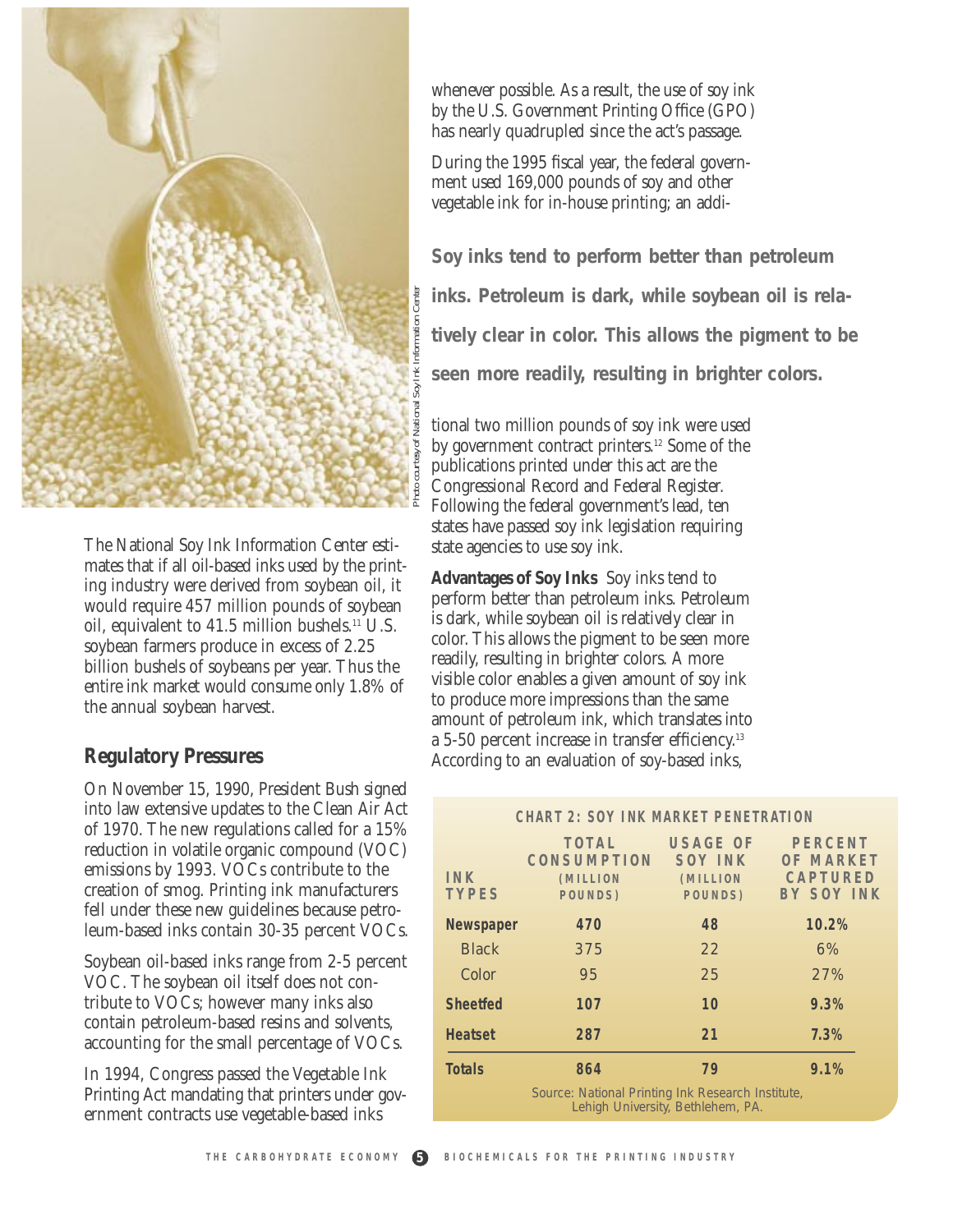

performed by the Hazardous Waste Research and Information Center (HWRIC), soy inks spread 17 percent further than petroleum inks on an identical press run.<sup>14</sup>

Soy inks also can be removed from paper more easily, making paper printed with soy ink easier to recycle. Chemicals used to de-ink paper tend to

**Colored soy inks are competitively priced with petroleum-based colored inks…. The slightly higher cost of the soybean oil vehicle is offset by a reduced amount of hard resin needed in the colored ink formulation.**

> break down the fibers that give paper its strength. Soy ink gives up its bond to paper more easily than petroleum ink, requiring less harsh chemicals, and reducing the breakdown of paper fibers. This results in a higher quality recycled paper.

> Soy inks are more biodegradable than petroleum inks. As the percentage of soybean oil increases in an ink formulation, biodegradability increases.<sup>15</sup>

**Economics of Soy Inks** Soy inks are priced higher than petroleum inks. The average price for black offset lithography news ink is

\$0.60/lb (petroleum-based), while the soybean-based alternative costs \$0.80/lb.16 Black ink consists primarily of two components, oil and pigment. The oil accounts for over 80 percent of the formulation; therefore the price of black ink is driven mostly by the cost of the oil.

This tends to keep soy inks priced at a 25 percent premium over petroleum-based black inks, due to the higher cost for refined soybean oil vehicles. So far, the higher costs for black soy inks have limited its use in the black ink market, but if the price of naphthenic oils continue to rise (there has been a 30 percent increase in cost from  $1996$ <sup>17</sup>, black soy inks should become increasingly competitive.

In colored inks, pigments are by far the most expensive component. Colored soy inks are competitively priced with petroleum-based colored inks. For example, a recent price quote for both petroleum and soybean-based colored offset lithographic news inks was \$2.98-3.57/lb, dependent on color (bulk delivered).18 The slightly higher cost of the soybean oil vehicle is offset by a reduced amount of hard resin needed in the colored ink formulation.19

Printing with soy ink generates less paper waste during press runs, reducing overall disposal volumes and lowering disposal costs. Reducing the waste stream is a key factor for printers, considering the continued increases in the cost of paper.

#### **A Call for Standardization**

The term "soy-ink" does not necessarily mean that the ink is 100% soybean oil. In fact, inks may contain only minimal amounts of soybean oil and still be marketed as a "soy-ink". An attempt at some standardization came in 1993, when the American Soybean Association (ASA) established informal standards that would allow printing ink manufacturers to use a SoySeal® logo. Use of this logo requires inks to have the following percentages of soybean oil: black news ink, 40%; sheetfed ink, 20%; coldset ink, 30%; color news ink, 30%; heatset ink, 7%; and business forms ink, 20%.<sup>20</sup>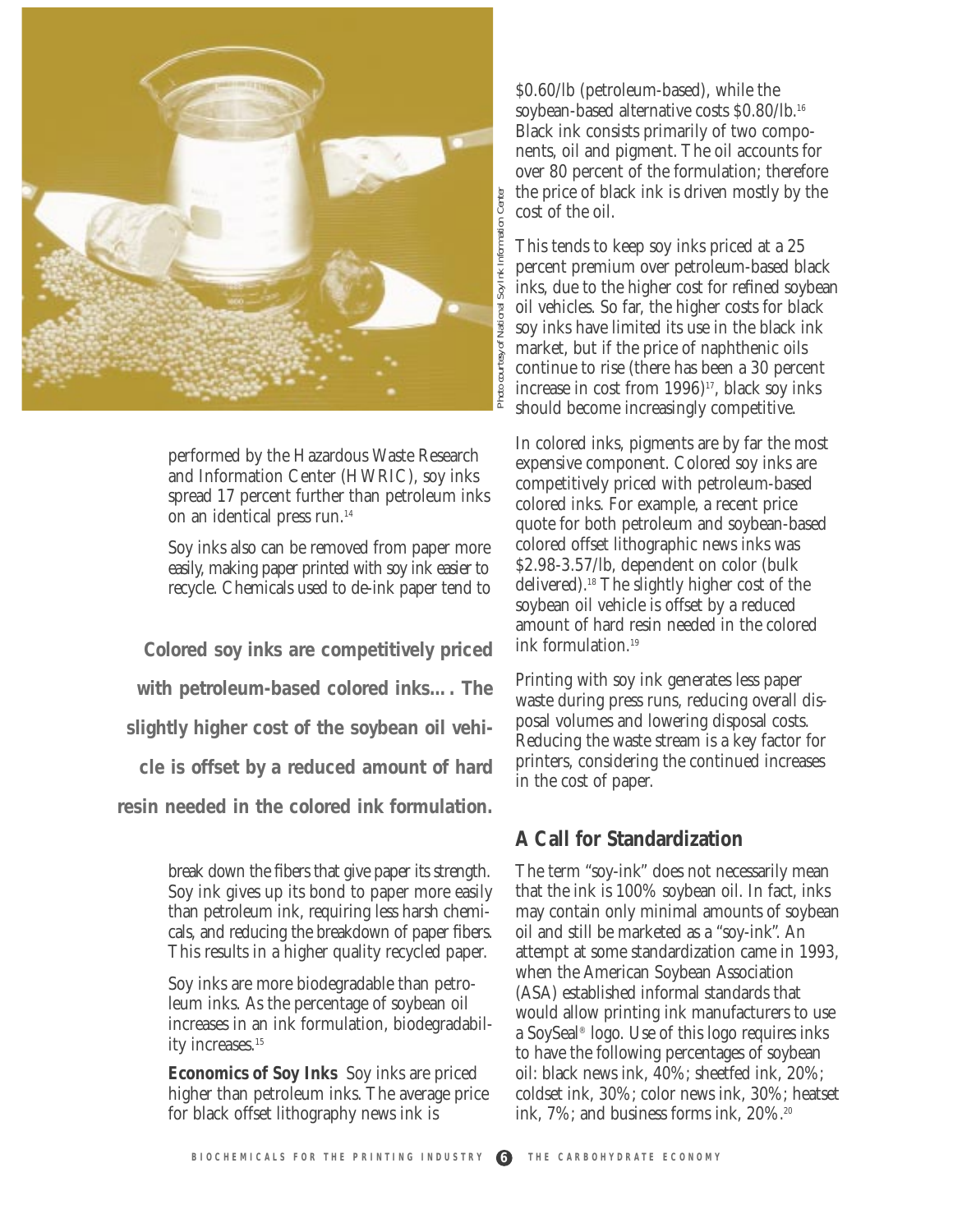#### **All-Soy Inks On The Way**

Almost all printing inks that claim to be vegetable oil-based still contain some petroleumderived components. These components were necessary because, until now, no ink had been developed that had acceptable performance properties and contained a 100 percent vegetable oil-based vehicle. In fact, the current maximum soybean oil content in a black news ink is 75%; followed by colored news ink at

**A patent has been issued for a 100 percent soy news ink. This new soy ink contains no petroleum or mineral oil, has a high biodegradability, and has excellent de-inking properties. ARS predicts that it will also be priced lower**

**than the soy inks currently on the market.**

50%, sheetfed ink at 30%, heat-set ink at less than 20%, cold-set ink at 30%, and business forms ink at  $50\%$ .<sup>21</sup>

The Agricultural Research Service (ARS) in Peoria, IL, a division of the USDA, has developed a printing ink comprised of 100 percent soybean oil and pigment. A patent has been issued for a 100 percent soy news ink. This new soy ink contains no petroleum or mineral oil, has a high biodegradability, and has excellent de-inking properties. ARS predicts that it will also be priced lower than the soy inks currently on the market. This lower pricing is possible due to the fact that using more soybean oil in the vehicle means that less pigment (black, cyan, magenta and yellow) is needed because the soy oil provides a lighter vehicle.

The ARS is also developing a patent on an allsoy ink for sheetfed and heatset printing. This ink would contain 60 percent soybean oil, eliminating all the petroleum oil and resin, with the remaining 40 percent consisting of pigments and other ink additives. Not yet ready for licensing, preliminary tests indicate excellent performance characteristics and an enhanced drying time.<sup>22</sup>

#### **Representative Companies That Offer Vegetable-Oil Based Inks**

**Flint Ink** *(Detroit, MI)* markets its Agri-Tek® line of vegetable-based inks. The inks contain 40 percent vegetable oil, a blend of soybean and corn oils. A synergistic blend of corn and soybean oil is used to achieve fast-set drying properties, while maintaining press stability and decorative properties. Pricing for Agri-Tek® black ink is approximately \$4.37/lb and color inks range from \$5.51-5.71/lb.

**Sun Chemical** *(Northlake, IL)* manufactures a line of vegetable-based inks under the Naturalith Plus® trade name. These inks are more than 50 percent vegetable oil, and offer a variety of beneficial features such as reduced VOC content and increased press mileage. Naturalith® inks are designed as sheetfed-offset inks, which can be used on a variety of stock including coated stock and folding cartons. Pricing for Naturalith® inks range from \$5.04-5.37/lb for colors and approximately \$4.10/lb for black.

**Gans Ink & Supply Co.** *(Los Angeles, CA)* is well known for its Soy Plus® ink, which contains less than 1 percent VOC. SoyPlus® contains predominantly soybean oil; however nut oils are added to enhance setting speed. Pricing for SoyPlus® inks range from \$6.10-6.45/lb for colors and approximately \$4.20/lb for black (all are 4-color process inks). Gans also manufacturers Dri-Soy® inks, the first soy-based inks designed for waterless printing methods. ■

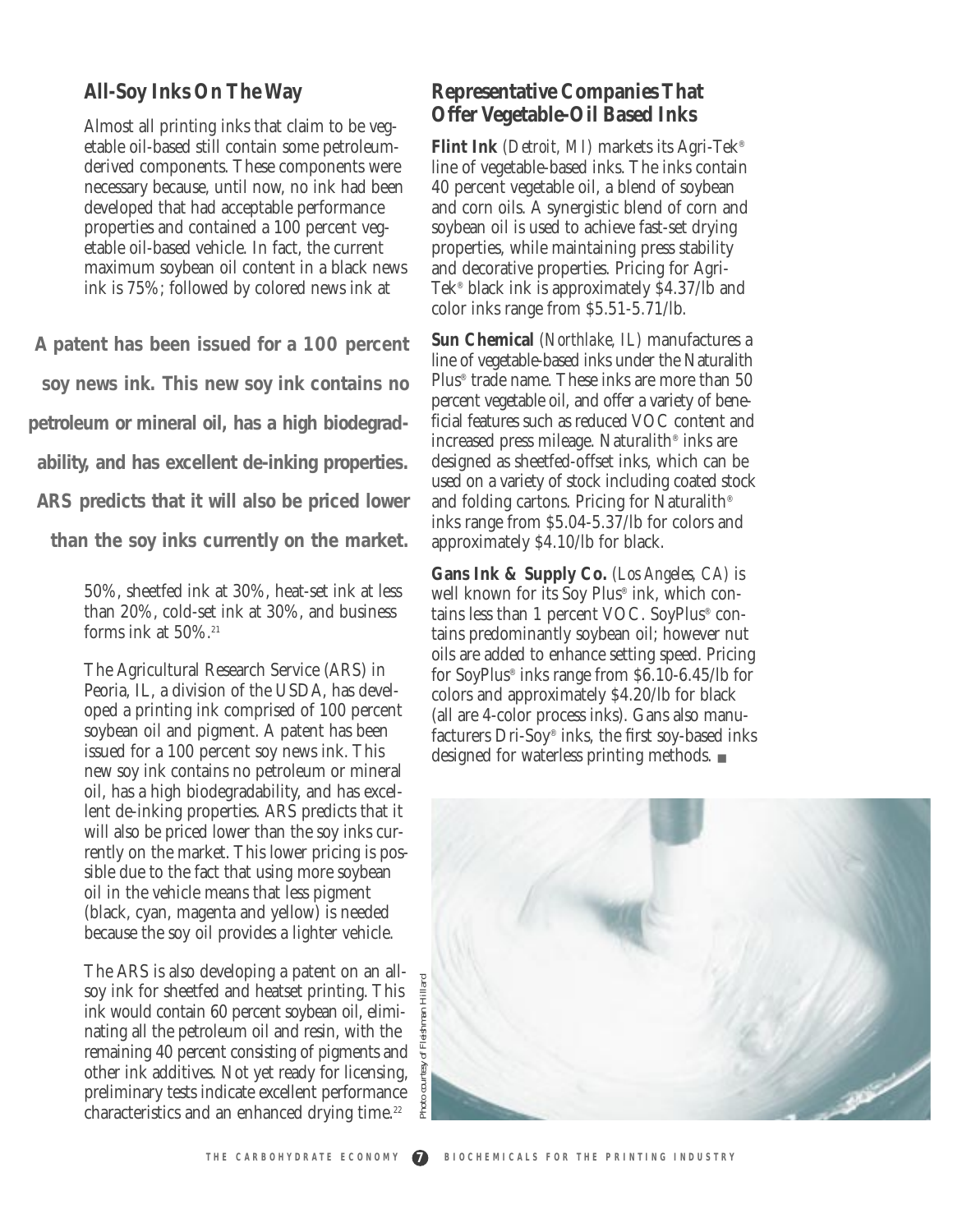### **Biochemical-Based Ink Additives**

**Biochemicals can be used in inks as carrier solvents and enhancing agents. For ink formulators, biochemicals offer numerous advantages, including enhanced print quality, greater printing efficiency, and an economically competitive alternative to using hazardous petroleum-derived ingredients.**

> **Purac America** *(Lincolnshire, IL)* markets the Purasolv® line of solvents, which are esters of lactic acid, produced from the fermentation of sugar. Purac's Purasolv® ELS can replace TCA, toluene, and other common petrochemicals used to remove ink from printing rollers, including ultraviolet inks, flexographic inks and Dykem Blue (Dykem Company). ELS is non-ozone depleting, low in toxicity and easily recycled for repeated use. It is currently being used on presses in Europe; however the economics haven't yet been favorable enough to foster a U.S. market. In addition to its ability to clean ink from presses, Purasolv® solvents can be used as carriers in specialty inks. Its physical properties, such as evaporation rate and viscosity, enable it to effectively compete in the jet-ink market.

At \$13.76/gal, Purasolv® ELS is more expensive than petrochemical solvents, which



average \$9.00/gal. However, Purac America has recently developed a lower-grade ELS (or ethyl lactate) that will be priced at approximately \$6.88/gal. They discovered that the lower grade of ethyl lactate performed just as well as the highly pure form, and is less expensive to produce. This is expected to improve its entry into the U.S. market, especially in press wash formulations.<sup>23</sup>

**Larex, Inc.** *(Roseville, MN)* is the exclusive producer of a water-soluble polymer called arabinogalactan (AG). This naturally occurring polysaccharide is extracted from Larch

**For both ink types, LARA-Print™ offers increased color transfer with equivalent drying times, while lowering system viscosity and maintaining stability.** 

trees, grown in the northwestern United States. Larex primarily utilizes timber that has already been harvested and is unsuitable for construction material. AG can be processed into various grades for use in a number of applications, including personal care, printing, coatings, agricultural and biomedical.

LARA-Print™ is one of Larex's products made from AG that is used as an enhancing agent for water-based flexographic inks. It can increase color transfer without raising system viscosity, which allows for greater coverage with less pigment. LARA-Print™ can also stabilize pigment dispersions and maintain consistency due to its narrow molecular weight distribution. This product is unique in its ability to reduce viscosity without reducing color density. It is sold as a ready-to-use liquid solution, containing 50 percent AG and 50 percent water. The list price for LARA-Print™ is \$3.00/lb (less if purchased in larger volumes). No special storage or disposal is needed because the product is not considered hazardous, nor is its use regulated by any federal or state agency.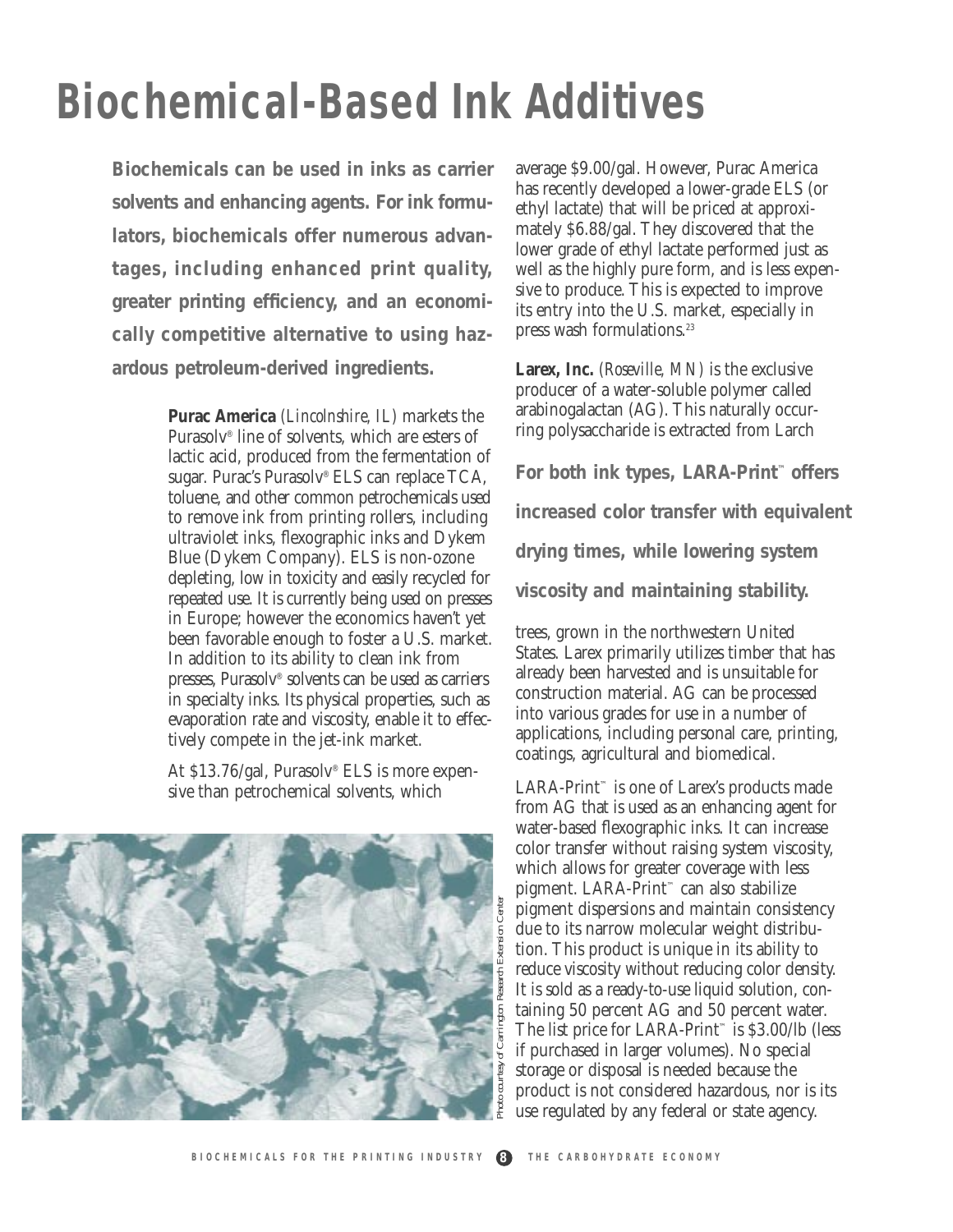

LARA-Print™ can be added to both high-end and low-end ink formulations. High-end inks (containing >20 percent solids) are used for fine printing, such as food packaging, labels, and gift wraps. Low-end inks (<20 percent solids) are used for newsprint, corrugated boxes, etc. For both ink types, LARA-Print™ offers increased color transfer with equivalent drying times, while lowering system viscosity and maintaining stability. The recommended use level for LARA-Print™ is 2-8 percent of the ink formulation by weight (not volume). It has been found most successful in high-end flexographic ink formulations requiring maximum color and solids. Even problematic inks, such as magenta and violet, gain system stability and decreased viscosity with LARA-Print™24

**Witco Corporation** *(Greenwich, CT)* developed a slip additive for water-based inks from nhydroxyethyl erucamide, a fatty amide derived from erucic acid. Erucic acid is a component of both crambe and rapeseed oil (photograph of crambe on page 8). Witco's slip additive, called Hydroslip™ 921, demonstrates unique properties in water-based printing environments.

Printing on thermoplastics with conventional slip agents, such as metallic stearates that are designed for solvent-based systems, is often difficult with water-based inks in terms of printability and ink-adhesion. With the addition of Hydroslip™ 921 to the ink formulation, the ink exhibits the right combination of slip, printability, ink-adhesion and anti-blocking properties.

The slip agent also improves ink-adhesion and printability of polyolefins (a type of thermoplastic), which require water-based inks for printing. Hydroslip™ 921 can also be used as an internal mold release agent for polyolefins.

In addition to performance advantages, the plant matter-derived slip additive contains no hazardous components nor is its use regulated by any federal or state agency (i.e. DOT, EPA, OSHA). The Hydroslip™ compounds are noncorrosive and nonflammable, however since they are available in powder or bead form, precautions should be taken to avoid eye contact with the powder. Hydroslip<sup> $M$ </sup> 921 slip additives sell for \$4.70-4.94/lb, which is higher than conventional slip additives that range from \$3.30-3.54/lb. Yet due to the inability of conventional slip additives to perform well in water-based ink systems, Hydroslip™ 921 is becoming the slip additive of choice for printing in water-based environments.25

**The Fanning Corporation** (*Chicago, IL)* markets a number of naturally-derived ink additives under the Natralith™ tradename. Natralith™ 125 is an all natural paste compound derived from lanolin, a by-product of wool scouring. It is primarily used with oilbased printing inks, including news, forms, heatset and sheetfed inks. Using Natralith™ 125 as a blanket release/transfer compound is said to provide excellent lubricating properties, ink tack stability, increased ink transfer, and a reduction in paper picking and piling. Fanning claims that Natralith™ 125 lubricates oil-based

**Using Natralith™ 520 as a wetting agent is said to improve ink mileage in offset printing inks for coated papers, as well as enhancing gloss and increasing printing density.**

inks more efficiently than many petroleumbased products. And is especially useful in printing inks where maximum stability and lubrication are needed, such as in waterless inks and dry offset inks for forms printing. Natralith™ 125 sells for \$1.00-1.05/lb, while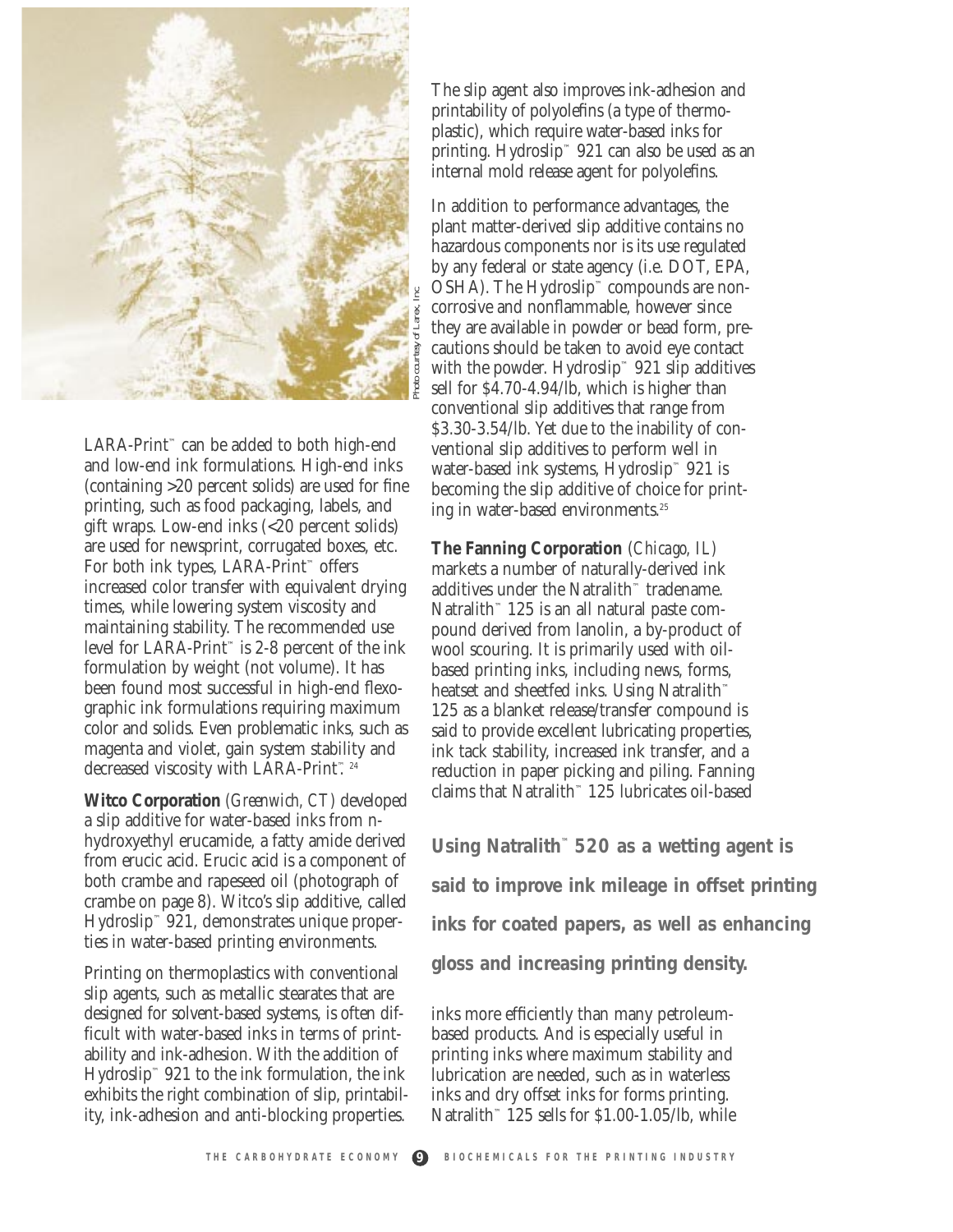petroleum-based competitors, such as petrolatum, cost \$0.45-0.54/lb. Although Natralith™ 125 is twice as expensive as petrolatum, Fanning claims its superior performance will result in a higher quality print job.

Natralith™ 440 is a metallic pigment wetting agent that is derived from meadowfoam oil. This plant matter-based compound is an all natural pigment wetting, transfer agent and color enhancement product for offset printing inks. Natralith™ 440 is claimed to work well with many pigments and inks to enhance color, however its properties specifically enable metallic and fluorescent offset inks to achieve superior color enhancement and transfer. This product, which sells for \$7.84-7.99/lb, can actually reduce the amount of pigment needed in ink formulations. This can dramatically offset ink costs, as metallic pigments can cost upwards of \$20.00/lb.

Natralith™ 520 is a soybean oil-derived pigment wetting and transfer agent for sheetfed and heatset printing inks. It is primarily used with black printing inks, where the ink manufacturer needs to reduce the amount of costly toners. It can also be used with color, metallic and fluorescent printing inks for improved pigment wetting and transfer. Using Natralith™ 520 as a wetting agent is said to improve ink mileage in offset printing inks for coated papers, as well as enhancing gloss and increasing printing density. It sells for \$0.50-0.93/lb (depending on quantity purchased), which is competitive with petroleum-based products.26 ■

#### **BIOCHEMICALS ENHANCE WORKER SAFETY**

Biochemicals offer a number of advantages for workers. Most importantly, they significantly reduce the health risks related to petrochemicals. Lower levels of health risk mean that less safety training and protective equipment may be required. Working with less hazardous chemicals reduces the stress associated with accidental spills and contaminations that could lead to uncontrolled reactions. A safer work environment also bene-

fits the manufacturer by reducing work-related injuries or illness related to hazardous chemical exposures. This translates into fewer liability claims and increased productivity.

The following table compares the National Fire Protection Association (NFPA) ratings for components of common petrochemical-based products to components of biochemical-based products. Biochemicals exhibit far less health and safety hazards.

| PETROCHEMICALS                | <b>HEALTH</b><br>RATING | <b>FLAMMABILITY</b><br>RATING        | <b>HEALTH RATING</b>                          |
|-------------------------------|-------------------------|--------------------------------------|-----------------------------------------------|
| Methyl Isobutyl Ketone (MIBK) | 2                       | 3                                    | $0 = no hazard$<br>1 = caution (may irritate) |
| Methyl Ethyl Ketone (MEK)     |                         | 3                                    | $2 = warning (if inhaled/$<br>absorbed)       |
| <b>Xylene</b>                 | $\overline{2}$          | 3                                    | $3 = corresponding$                           |
| <b>Toluene</b>                | $\overline{2}$          | 3                                    | $4 = \text{danger}$<br>(possibly fatal)       |
| <b>Styrene</b>                | $\overline{2}$          | 3                                    | <b>FLAMMABILITY</b>                           |
| <b>BIOCHEMICALS</b>           | <b>HEALTH</b><br>RATING | <b>FLAMMABILITY</b><br><b>RATING</b> | RATING                                        |
| Soybean Oil                   | $\mathbf 0$             |                                      | $0 = not combustible$<br>$1 =$ combustible    |
| <b>Coconut Oil</b>            | $\Omega$                | 1                                    | if heated<br>$2 =$ combustible liquid         |
| Grain-derived alcohol         | $\mathbf 0$             | $\mathbf{0}$                         | $3 = warning$<br>(flammable liquid)           |
| <b>Rapeseed Oil</b>           | $\mathbf 0$             | 1                                    | $4 =$ danger (extremely                       |
| Terpene (pinene)              |                         | $\mathbf 0$                          | flammable liquid/gas)                         |

Note: Ratings from the NFPA and chemical manufacturers.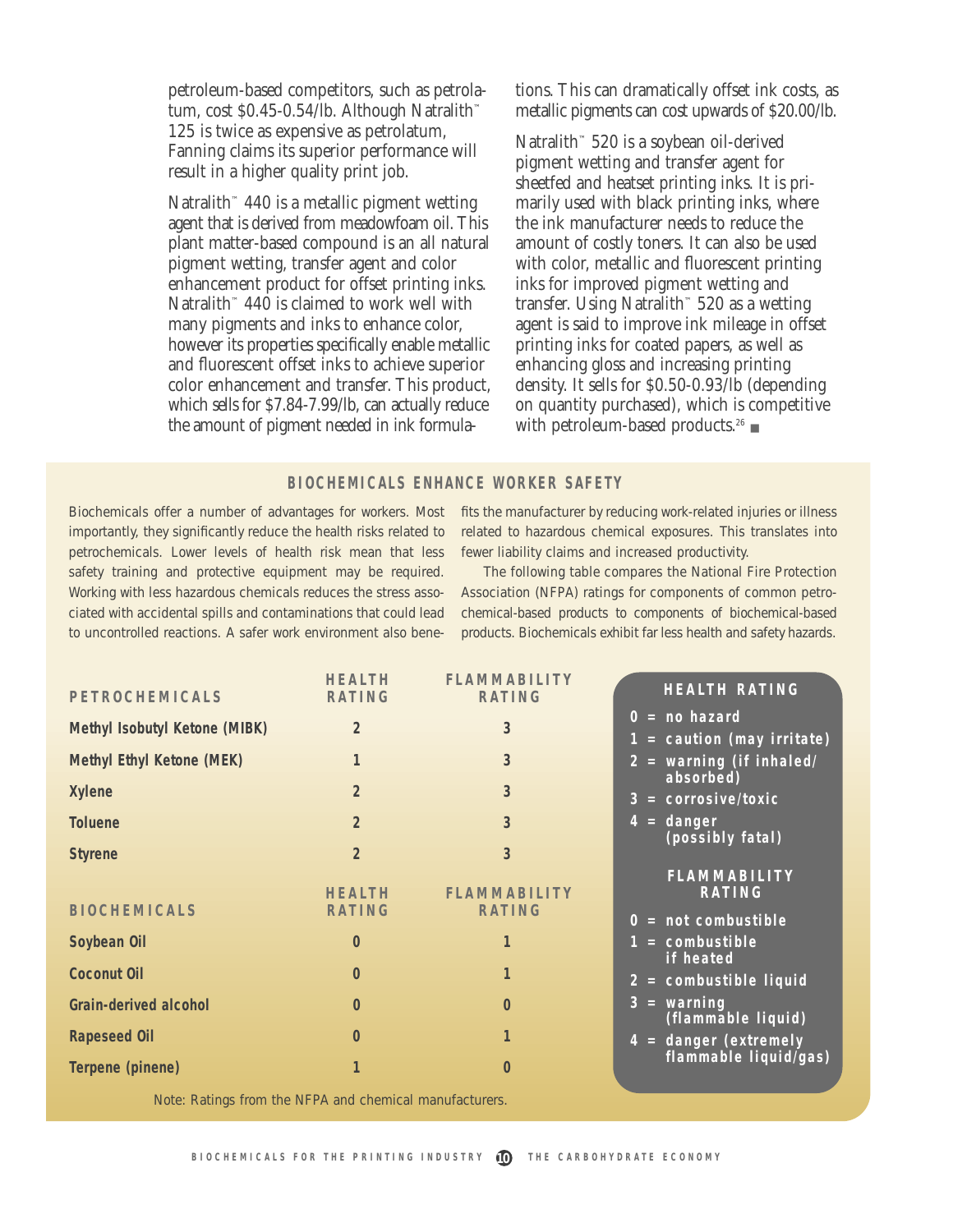## **CASE STUDY**

#### **Bolger Publications Switches To A Biochemical Press Wash**

Bolger Publications is one of the Twin Cities' leading combined printer and creative agencies. Established in 1952, the lithographic printer employs 125 people. Bolger has five presses (two 6-colors, a 5-color, a 4-color, and a 2 color) and an annual sales volume of approximately \$16 million.

Four years ago, Bolger became one of the first in the United States to rid its pressroom of hazardous press chemicals. This change stemmed from a concern for the safety of Bolger's workforce. Employees were concerned with possible adverse health effects associated with the continued use of toxic, petroleumbased press chemicals. Hazardous chemicals were coming in contact with the worker's skin and the foul odor from the evaporating solvents was a serious problem.

The company committed itself to finding a viable and economical alternative chemistry to replace traditional cleaners. Bolger chose a bio-based cleaning solvent. The new press



wash, called Prifer 3303+ (or Ink Eater™), was developed by Unichema International and is distributed in the U.S. by Flint Ink. Prifer 3303+ contains no petrochemicals and has a very low VOC content, just 5% undiluted and 0.5% press-ready. More importantly, its vegetable oil content (primarily coconut oil), makes the wash highly biodegradable and very

**Bolger succeeded in finding a safer chemistry and its press operators quickly discovered that the new bio-based press wash out-performed petrochemical competitors.**

safe to use (See the Flint Ink section on page 3 for more information on Prifer 3303+). No protective equipment or special storage is required. Even the shop towels used with this wash are considered non-hazardous.

Bolger succeeded in finding a safer chemistry and its press operators quickly discovered that the new bio-based press wash out-performed petrochemical competitors. Prifer 3303+ cleans most inks, even metallics. However, it does not dilute the ink as petroleum-based washes do — it dissolves it. This enables the presswash to clean more efficiently, requiring less volume per cleaning application. For example, Bolger estimates that only 4 ounces of Prifer 3303+ can clean an entire color unit, compared to a traditional press wash which requires 16-45 ounces to clean a color unit, depending on the color.

The switch to Prifer 3303+ as the primary press wash saved the company money. Previously, Bolger had been purchasing approximately 30 fifty-five gallon drums of petroleum-based presswash per year, at \$2.50/gallon. After switching to Prifer 3303+, the company needed 1 to 2 fifty-five gallon drums per year, at \$18.00/gallon. Thus, Bolger saved \$2,150 to \$3,150 a year in purchase costs for their presswash! The company also found that with the new biobased wash, they generated only one tenth the amount of waste as with the petrochemical wash. Bolger was unable to estimate savings in disposal costs due to a recent facility expansion.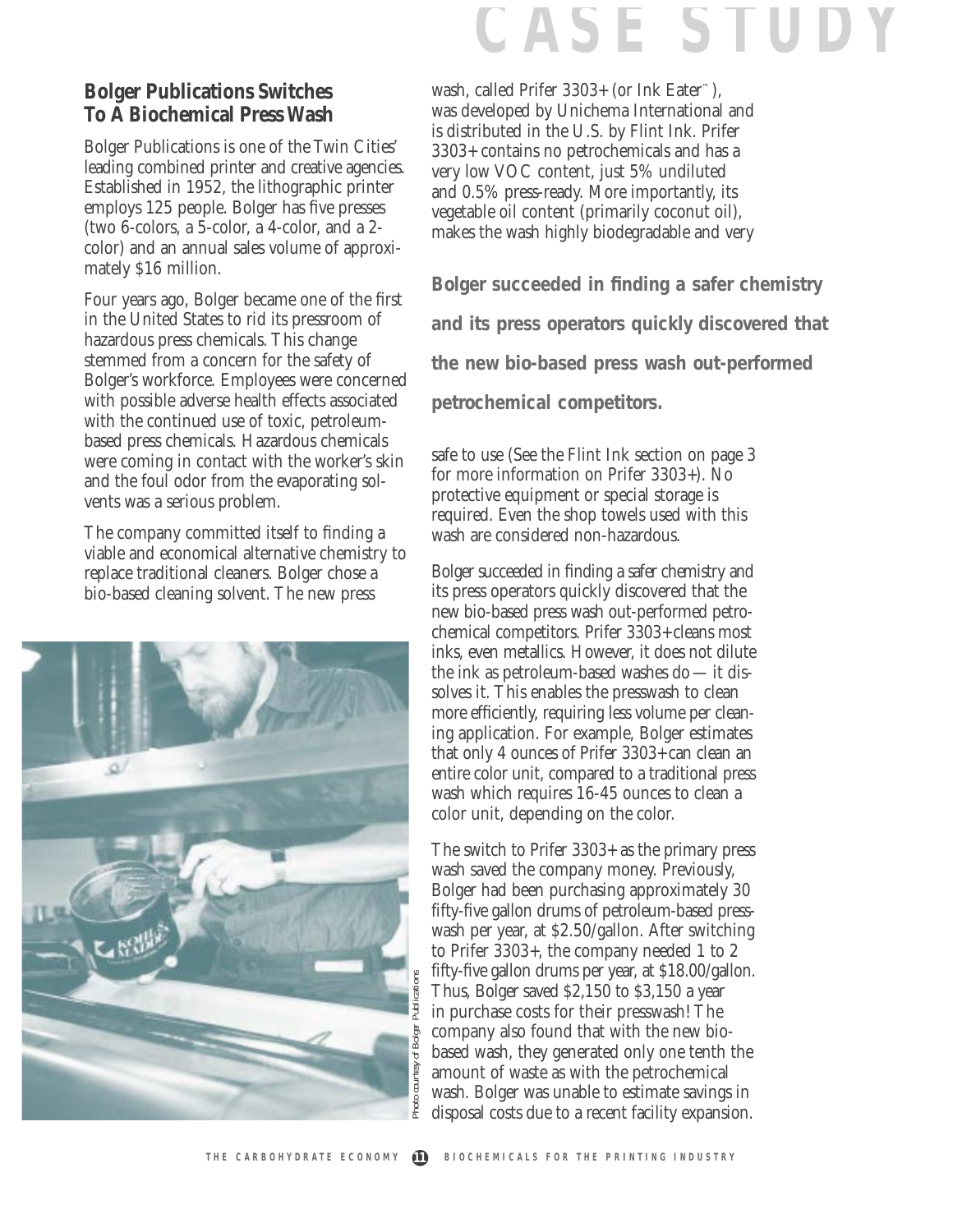

Some modifications in cleaning technique were necessary. Press operators were trained in the proper use of the new cleaner in order to maximize its performance advantages. Prifer 3303+ leaves an oily residue on the rollers which has to be wiped off with a water-soaked rag after cleaning, a change from the previous presswash. Bolger does not view any of these cleaning modifications as a disadvantage. The economic, environmental and worker safety benefits from using biochemicals far outweigh minor changes in cleaning technique.

Prifer 3303+ does have some limitations. Bolger's press operators found that the biobased cleaner could not remove hardened ink that had remained on the press for two weeks. To solve this problem, Bolger did not revert to using hazardous petrochemical washes for this limited application. Instead they sought another bio-based press wash formulated specifically for the removal of severely hardened ink. They found such a chemical, an orange oil-based product called Triple O, distributed by State Manufacturing Company.

Switching to biochemical-based press washes allowed Bolger to eliminate hazardous press cleaners. Prifer 3303+ not only out-performed the tradition petrochemical washes, it also saved Bolger money and enabled them to provide a safer work environment for employees. ■

*Special thanks to Bolger Publications' Charlie Bolger and Andy Barbeau for working with ILSR to bring this case study to light.*

### **References**

- 1. 1997 Print Market Atlas, Printing Industries of America.
- 2. Profile of the Printing Industry, EPA Office of Compliance Sector Notebook Project, Sept. 1995, EPA 310-R-95-014.
- 3. Over one third of these chemicals were released in the Great Lakes Basin, home to 35 percent of the nation's print shops. EPA's 1995 Toxic Release Inventory.
- 4. EPA's "Guide to Pollution Prevention: The Commercial Printing Industry," August 1990.
- 5. Design for the Environment, Lithography Project Bulletin 3, "Vegetable Ester Blanket Washes", October 1996.
- 6. Product information provided by Eric Lethe, Inland Technology, Inc., June 1997.
- 7. Product information provided by Leonard Walle, Flint Ink, April 1997.
- 8. Product information provided by Mark Henneberry, Franmar Chemical, August 1997.
- 9. Information provided by the National Soy Ink Information Center.
- 10. This is a conservative estimate. The United Soybean Council and the National Soy Ink Information Center estimate the market penetration of soy ink at 12-14 percent.
- 11. National Soy Ink Information Center, op. cit.
- 12. "National Soy Ink Information Center Reports U.S. Government's Use of Soy Vegetable Ink Quadruples", PR Newswire, Feb. 27, 1997.
- 13. Hilts, Paul, "Ink from soybeans: lighter, cheaper, safer", Publishers Weekly, June 14, 1991, Vol 238, No. 26, pg. 29.
- 14. Hazardous Waste Research & Information Center, "Waste Reduction Evaluation of Soy-Based Ink at a Sheet-Fed Printer", September 1994.
- 15. Cooke, Linda, "Soy Ink's Superior Degradability", Agricultural Research, January 1995, Vol 43, No. 1, pg. 19. According to USDA's report, an all-soy ink showed degradability five times higher than that of petroleum-based inks with the same type and amount of pigment. It also proved superior to a lower-soy formula: 80% of the all-soy vehicle degraded in 25 days, while only 30% of a 67% soy-based vehicle degraded in the same time. Only 16% of a petroleum-based ink vehicle degraded in 25 days.
- 16. Pricing information provided by Sun Chemical, Sept. 1997.
- 17. Jim Rosenberg, "Outlook for News Inks", Editor & Publisher Co., February 1, 1997, pg. 20.
- 18. Pricing information provided by Sun Chemical, Sept. 1997.
- 19. Personal communication with Michael Podd of Flint Ink.
- 20. Gentile, Deanna M., "Ink outlook: steady growth and evolving technologies; printing ink industry evaluation," Modern Paint and Coatings, July 1996, Vol 86, No. 7, pg. 40.
- 21. USDA's Economic Research Service, "Industrial Uses of Agricultural Materials", July 1997.
- 22. Personal communication with Dr. Sevim Erhan, Agricultural Research Service, USDA, Peoria, IL.
- 23. Product information provided by John Ketelaar, Purac America, March 1997.
- 24. Product information provided by Michelle Bartos, Larex, Inc., July 1997.
- 25. Product information provided by Lisa Paraggio, Witco Corporation, August 1997.
- 26. Product information provided by Don Donahue, Fanning Corporation, August 1997.